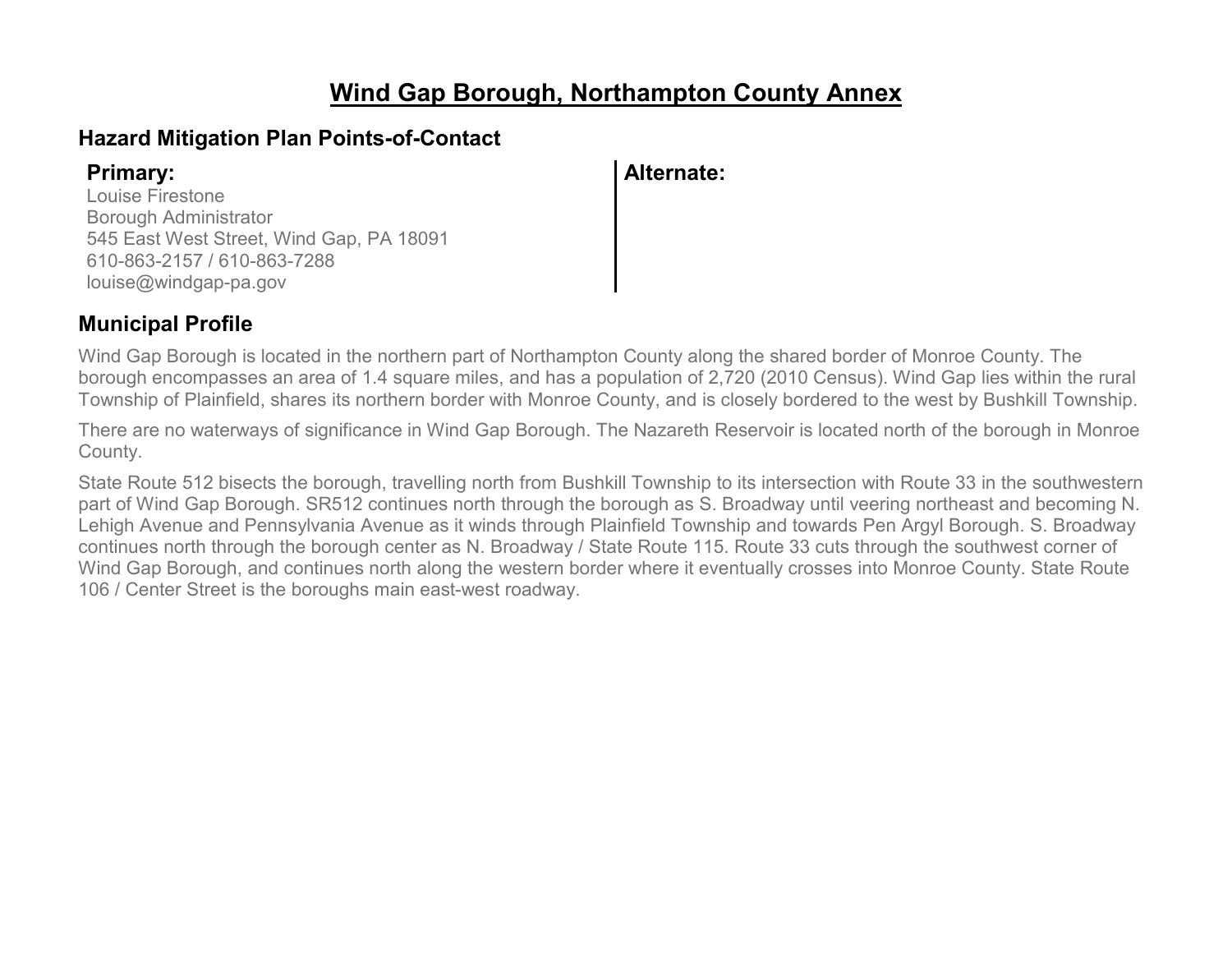### **Municipal Participation**

1. Identify municipal stakeholders to be involved in the planning process such as, floodplain administrator, public works, emergency management, engineers, planners, etc., and include their specific role in the process.

| Alexander Cortezzo III, Council President | Kyle Reinert, Assistant Chief              |  |  |  |  |
|-------------------------------------------|--------------------------------------------|--|--|--|--|
| <b>Role: Council Member</b>               | <b>Role: Fire Department</b>               |  |  |  |  |
| Louise Firestone, Borough Administrator   | <b>Daniel Sinclair</b>                     |  |  |  |  |
| Role: Participant                         | <b>Role: Fire Department</b>               |  |  |  |  |
| Allen Predmore, Fire Chief                | Brian Pysher, Borough Engineer in Training |  |  |  |  |
| <b>Role: Fire Department</b>              | Role: Engineering, Floodplain              |  |  |  |  |

2. Identify community stakeholders such as; neighborhood groups, religious groups, major employers / businesses, etc., that will be informed and / or involved in the planning process and describe how they will be involved.

N/A

3. Describe how the public **will be engaged** in the current planning process examples, newsletters, social media, etc., **and how they were engaged** since the 2013 Hazard Mitigation Plan.

Social media, i.e. Borough Webpage, Borough Facebook, Bi-annual Newsletter

### **Compliance with the National Flood Insurance Program (NFIP)**

| Topic                                                                                                                                             | Identify source of information, if<br>different from the one listed. | <b>Additional Comments</b>                             |
|---------------------------------------------------------------------------------------------------------------------------------------------------|----------------------------------------------------------------------|--------------------------------------------------------|
| <b>1. Staff Resources</b>                                                                                                                         |                                                                      |                                                        |
| Is the Community Floodplain Administrator (FPA) or NFIP Coordinator certified?                                                                    | <b>Community FPA</b>                                                 | Yes                                                    |
| Is floodplain management an auxiliary function?                                                                                                   | <b>Community FPA</b>                                                 | Yes                                                    |
| Provide an explanation of NFIP administration services (e.g., permit review, GGIS,<br>education or outreach, inspections, engineering capability) | <b>Community FPA</b>                                                 | Review by Borough Engineer during<br>planning process. |
| What are the barriers to running an effective NFIP program in the community, if any?                                                              | <b>Community FPA</b>                                                 | Staffing                                               |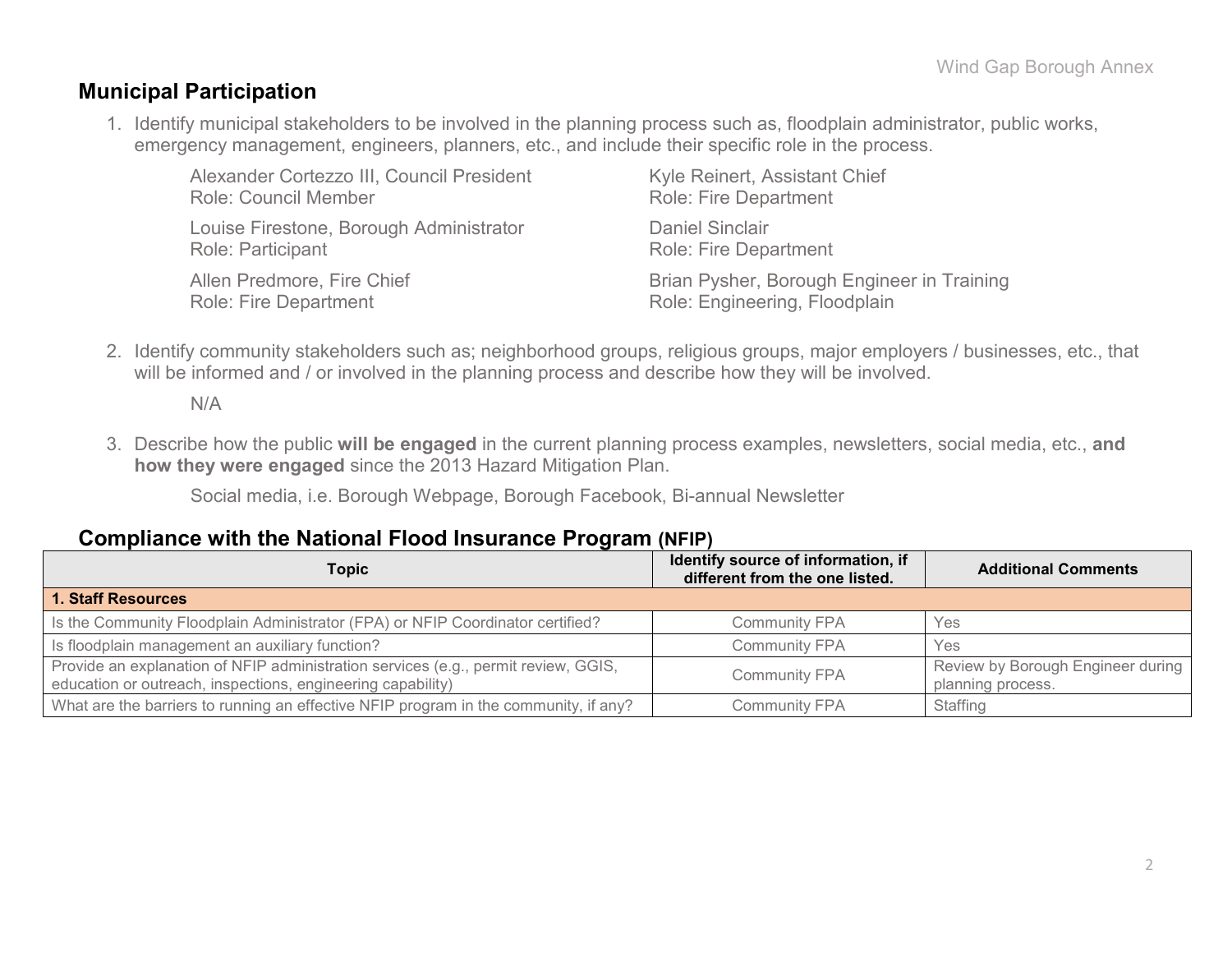# **Compliance with the National Flood Insurance Program (NFIP) –** *continued*

| <b>Topic</b>                                                                                                                                     | Identify source of information, if<br>different from the one listed.     | <b>Additional Comments</b>                             |
|--------------------------------------------------------------------------------------------------------------------------------------------------|--------------------------------------------------------------------------|--------------------------------------------------------|
| 2. Compliance History                                                                                                                            |                                                                          |                                                        |
| Is the community in good standing with the NFIP?                                                                                                 | State NFIP Coordinator, FEMA NFIP<br>Specialist, or community records    | Adopted Floodplain Management<br>Ordinance - 7/14/2014 |
| Are there any outstanding compliance issues (i.e., current violations)?                                                                          |                                                                          | <b>No</b>                                              |
| When was the most recent Community Assistance Visits (CAV) or Community<br>Assistance Contact (CAC)?                                             |                                                                          |                                                        |
| Is a CAV or CAC scheduled or needed?                                                                                                             |                                                                          |                                                        |
| 3. Regulation                                                                                                                                    |                                                                          |                                                        |
| When did the community enter the NFIP?                                                                                                           | <b>NFIP Community Status Book</b>                                        | 7/14/2014                                              |
| Are the Flood Insurance Rate Maps (FIRMs) digital or paper?<br>How are residents assisted with mapping?                                          | <b>Community FPA</b>                                                     | Paper                                                  |
| Do floodplain regulations meet or exceed FEMA or State minimum requirements?<br>If so, in what ways?                                             | <b>Community FPA</b>                                                     | Meet                                                   |
| Describe the permitting process                                                                                                                  | Community FPA, State, FEMA NFIP                                          |                                                        |
| <b>4. Insurance Summary</b>                                                                                                                      |                                                                          |                                                        |
| How many NFIP policies are in the community?<br>What is the total premium and coverage?                                                          | State NFIP Coordinator or<br><b>FEMA NFIP Specialist</b>                 |                                                        |
| How many claims have been paid in the community? What is the total amount of<br>paid claims? How many substantial damage claims have there been? | FEMA NFIP or<br><b>Insurance Specialist</b>                              |                                                        |
| How many structures are exposed to flood risk within the community?                                                                              | <b>Community FPA or GIS Analyst</b>                                      |                                                        |
| Describe any areas of flood risk with limited NFIP policy coverage                                                                               | Community FPA or<br><b>FEMA Insurance Specialist</b>                     |                                                        |
| 5. Community Rating System (CRS)                                                                                                                 |                                                                          |                                                        |
| Does the community participate in CRS?                                                                                                           | Community FPA, State, or FEMA NFIP                                       |                                                        |
| If so, what is the community's CRS Class Ranking?                                                                                                | Flood Insurance Manual<br>(http://www.fema.gov/floodinsurancemanual.gov) |                                                        |
| What categories and activities provide CRS points and how can the Class be<br>improved?                                                          |                                                                          |                                                        |
| Does the plan include CRS planning requirements?                                                                                                 | Community FPA, FEMA CRS<br>Coordinator, or ISO representative            |                                                        |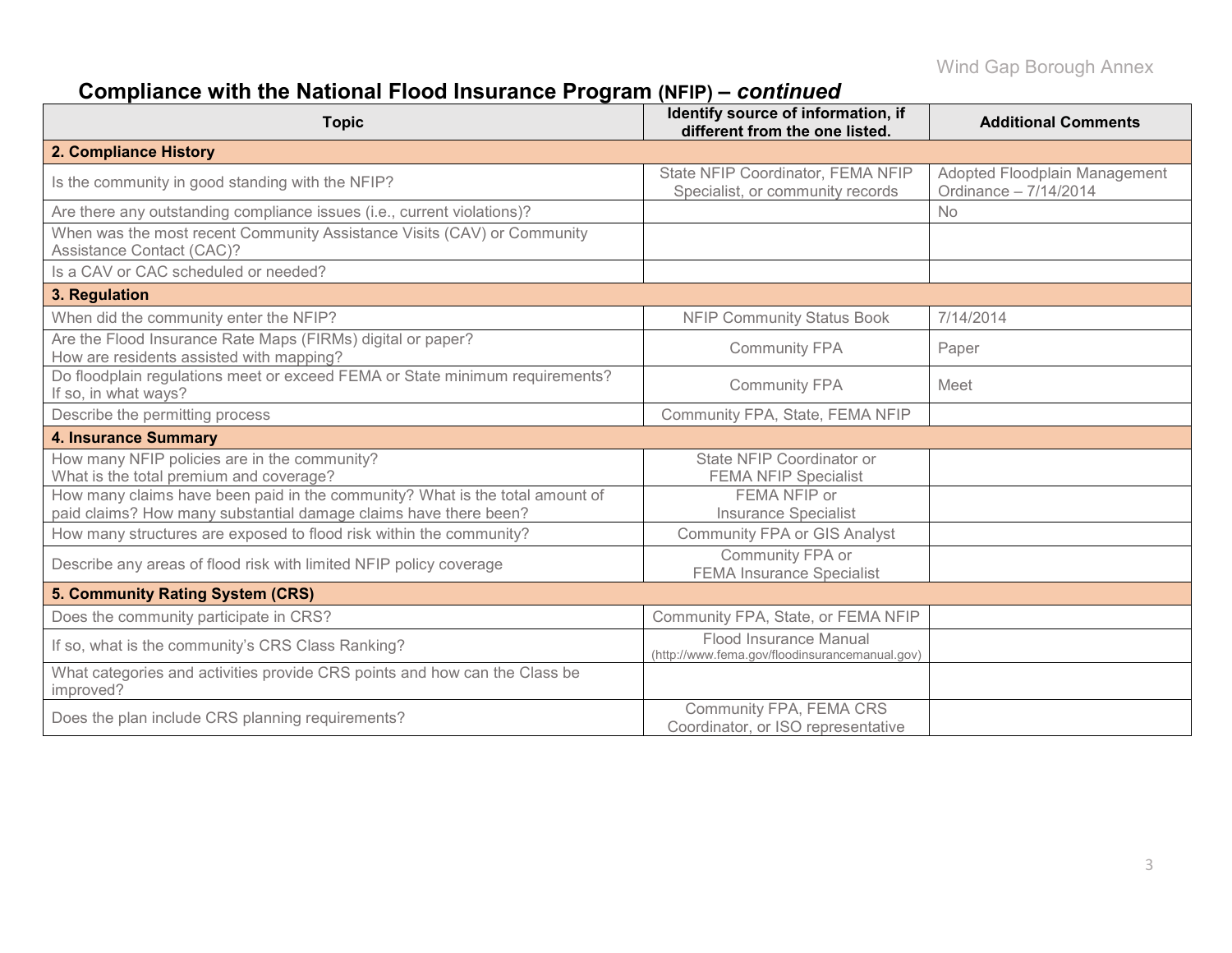## **Community Assets**

Community assets are defined to include anything that is important to the character as well as the function of a community, and can be described in four categories, they are; people, economy, natural environment and built environment. Please identify the community assets and location under each category.

#### **1. People**

 Concentrations of vulnerable populations such as the elderly, physically or mentally disabled, non-English speaking, and the medically or chemically dependent.

Edgewood Apartments Oakwood Apartments Wind Gap Manor

Wind Gap Elderly Apartments Walden III Senior Living Community

 Types of visiting populations where large numbers of people are concentrated such as visitors for special events and students.

Wind Gap Fire Company Carnival

Special Olympic Day Wind Gap Area Athletic Association Car Show Boy Scout Jamboree Park Activities, i.e. – Summer Sounds Concerts

#### **2. Economy**

Major employers, primary economic sectors such as agriculture and commercial centers where losses would have a severe impact on the community.

| K-Mart / Giant Food Plaza | <b>GAF Premium Products</b> |
|---------------------------|-----------------------------|
| <b>First Street Plaza</b> | <b>Bangor Cork</b>          |

#### **3. Natural Environment**

Those areas / features that can provide protective functions that reduce the magnitude of hazard events such as, wetlands or riparian areas, and other environmental features important to protect.

```
2 quarries
```
Wetlands (Borough park property) Former Roberti Property streambed / wetland restoration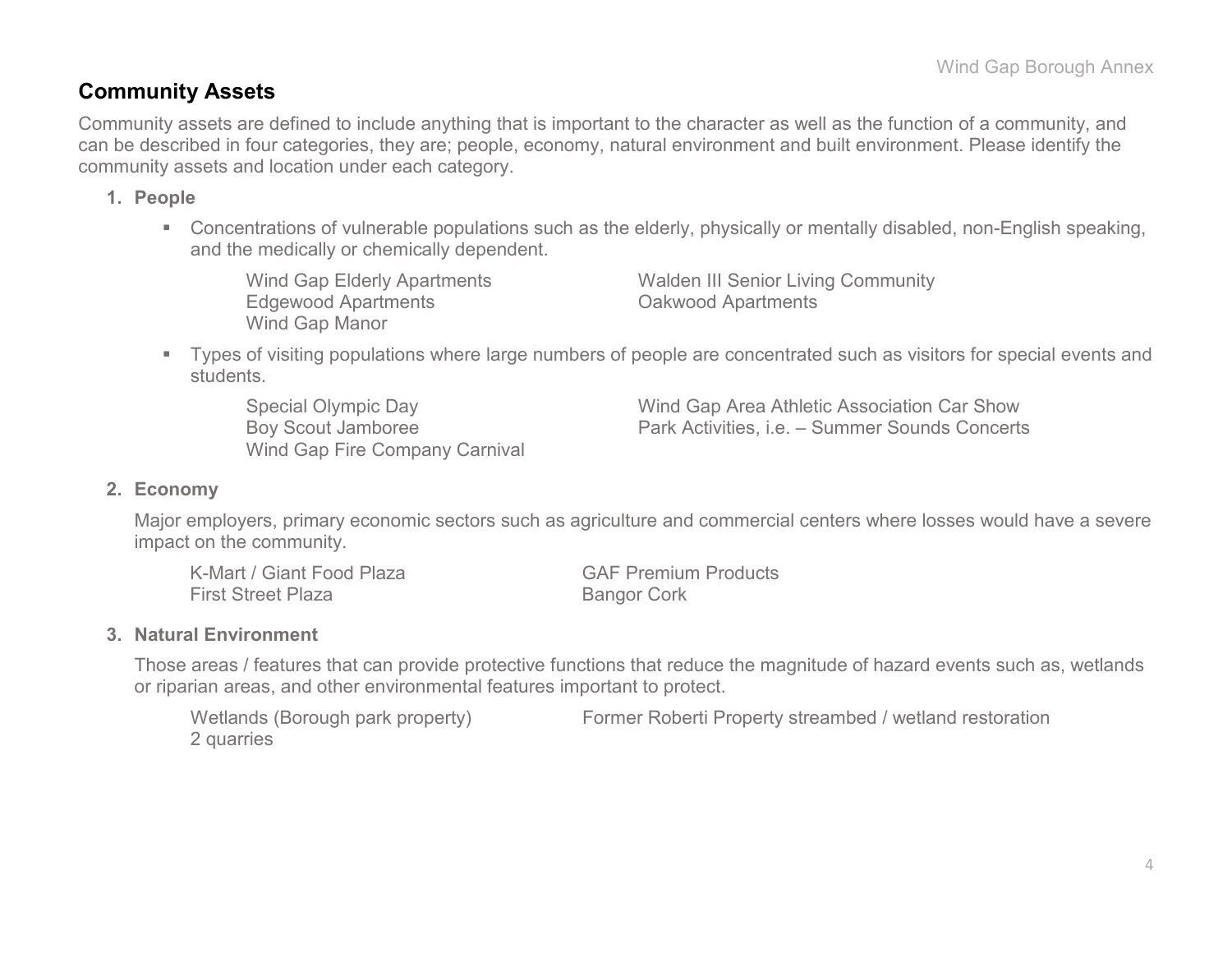## **Community Assets –** *continued*

- **4. Built Environment**
	- Existing structures such as, concentrations of buildings that may be more vulnerable to hazards based on location, age, construction type and / or condition of use.

512 Corridor Colonial Springs Apartment Complex Bangor Cork

**Infrastructure systems such as water and wastewater facilities, power utilities, transportation systems,** communication systems, energy pipelines and storage.

Electric substation Cell tower

 High potential loss facilities such as, dams, locations that house hazardous materials, military and / or civilian defense installations.

Kidney center

 Critical facilities such as, hospitals, medical facilities, police and fires stations, emergency operations centers, shelters, schools and airports / heliports.

Wind Gap Fire Company Social Hall Wind Gap Municipal Building, Fire Company, Ambulance Corps Wind Gap Municipal Garage

Cultural / historical resources such as, museums, parks, stadiums, etc.

Wind Gap Borough Park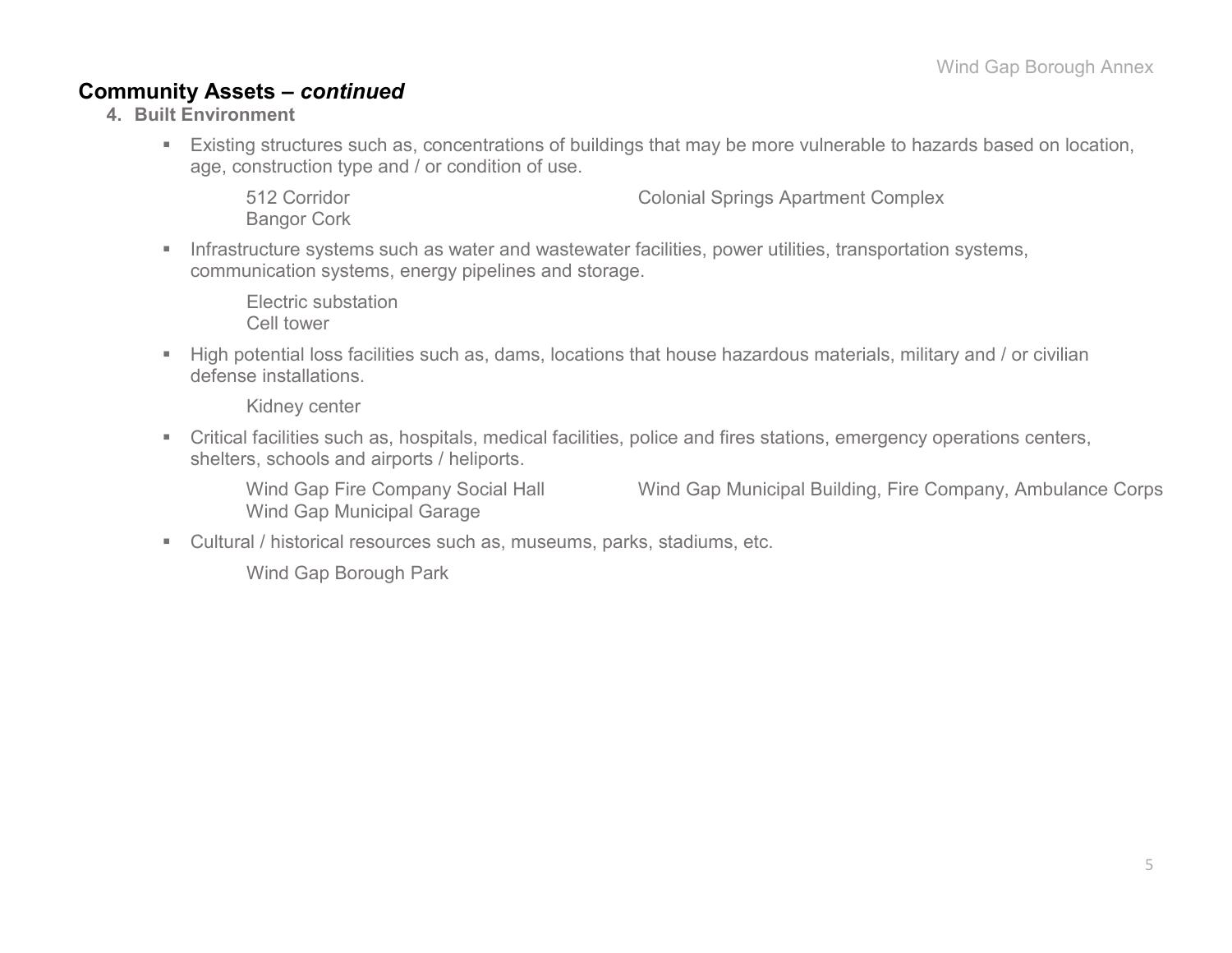# **Capability Assessment**

|            |                                                                  |            | <b>Status</b>                                         |                      |                                              | <b>Effect on</b><br><b>Hazard Loss</b>                 |                                                               | Has the 2013                                                                                            | How can                                                                    |                                      |
|------------|------------------------------------------------------------------|------------|-------------------------------------------------------|----------------------|----------------------------------------------|--------------------------------------------------------|---------------------------------------------------------------|---------------------------------------------------------------------------------------------------------|----------------------------------------------------------------------------|--------------------------------------|
| Capability | <b>Regulatory</b><br>$\checkmark$ Tools<br>$\checkmark$ Programs | Place<br>르 | <b>Date</b><br><b>Adopted</b><br>or<br><b>Updated</b> | Development<br>Under | Department /<br><b>Agency</b><br>Responsible | <b>Reduction:</b><br>-Supports<br>-Neutral<br>-Hinders | <b>Change since</b><br>2013 Plan?<br>+ Positive<br>- Negative | <b>Plan been</b><br>integrated<br>into the<br><b>Regulatory</b><br><b>Tool/Program</b><br>? If so, how? | these<br>capabilities<br>be expanded<br>and improved<br>to reduce<br>risk? | <b>Additional</b><br><b>Comments</b> |
|            | Comprehensive Plan                                               | $\times$   | 9/1/2004                                              |                      |                                              |                                                        |                                                               |                                                                                                         |                                                                            |                                      |
|            | Capital Improvement Plan                                         |            |                                                       |                      |                                              |                                                        |                                                               |                                                                                                         |                                                                            |                                      |
|            | Economic Development Plan                                        |            |                                                       |                      |                                              |                                                        |                                                               |                                                                                                         |                                                                            |                                      |
|            | Continuity of Operations Plan                                    |            |                                                       |                      |                                              |                                                        |                                                               |                                                                                                         |                                                                            |                                      |
|            | Stormwater Management Plan /<br>Ordinance                        | $\times$   | 10/1/2004                                             |                      |                                              |                                                        |                                                               |                                                                                                         |                                                                            |                                      |
|            | Open Space Management Plan<br>(or Parks/Rec., Greenways Plan)    | $\times$   | 6/1/2017                                              |                      |                                              |                                                        |                                                               |                                                                                                         |                                                                            |                                      |
|            | <b>Natural Resource Protection Plan</b>                          |            |                                                       |                      |                                              |                                                        |                                                               |                                                                                                         |                                                                            |                                      |
| Regulatory | <b>Transportation Plan</b>                                       |            |                                                       |                      |                                              |                                                        |                                                               |                                                                                                         |                                                                            |                                      |
|            | <b>Historic Preservation Plan</b>                                |            |                                                       |                      |                                              |                                                        |                                                               |                                                                                                         |                                                                            |                                      |
|            | Floodplain Management Plan                                       |            |                                                       |                      |                                              |                                                        |                                                               |                                                                                                         |                                                                            |                                      |
| ×          | <b>Farmland Preservation</b>                                     |            |                                                       |                      |                                              |                                                        |                                                               |                                                                                                         |                                                                            |                                      |
|            | <b>Evacuation Plan</b>                                           |            |                                                       |                      |                                              |                                                        |                                                               |                                                                                                         |                                                                            |                                      |
| Planning   | Disaster Recovery Plan                                           |            |                                                       |                      |                                              |                                                        |                                                               |                                                                                                         |                                                                            |                                      |
| $\div$     | <b>Hazard Mitigation Plan</b>                                    | $\times$   | 11/2018                                               |                      |                                              |                                                        |                                                               | N/A                                                                                                     |                                                                            |                                      |
|            | <b>Emergency Operations Plan</b>                                 | $\times$   | 12/2019                                               |                      |                                              |                                                        |                                                               |                                                                                                         |                                                                            |                                      |
|            | <b>Zoning Regulations</b>                                        | $\times$   | 10/1/2004                                             |                      |                                              |                                                        |                                                               |                                                                                                         |                                                                            |                                      |
|            | <b>Floodplain Regulations</b>                                    |            |                                                       |                      |                                              |                                                        |                                                               |                                                                                                         |                                                                            |                                      |
|            | <b>NFIP Participation</b>                                        |            |                                                       |                      |                                              |                                                        |                                                               |                                                                                                         |                                                                            |                                      |
|            | <b>Building Code</b>                                             |            |                                                       |                      |                                              |                                                        |                                                               |                                                                                                         |                                                                            |                                      |
|            | Fire Code                                                        |            |                                                       |                      |                                              |                                                        |                                                               |                                                                                                         |                                                                            |                                      |
|            | Other                                                            |            |                                                       |                      |                                              |                                                        |                                                               |                                                                                                         |                                                                            |                                      |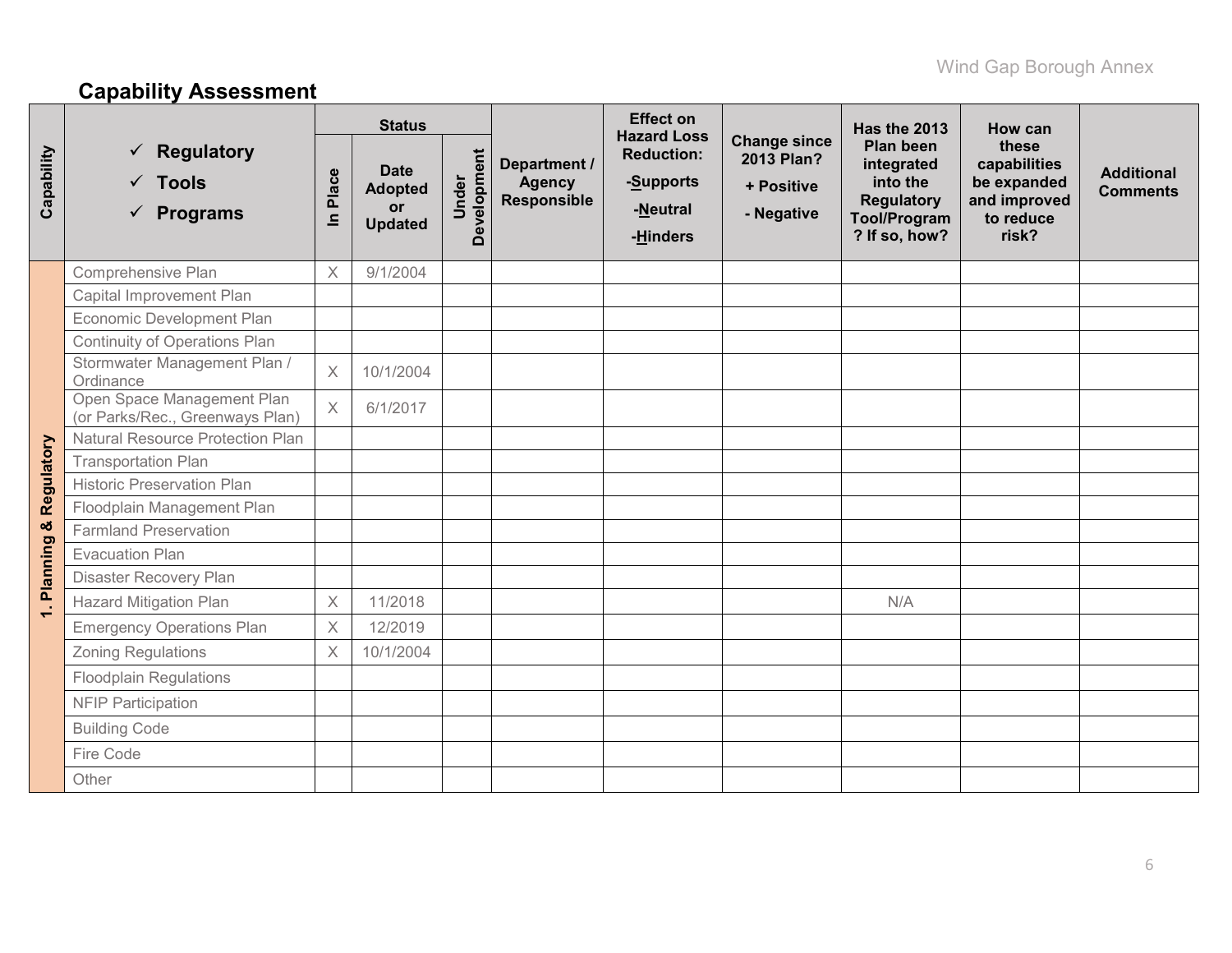# **Capability Assessment –** *continued*

| Capability     | $\checkmark$ Staff<br><b>Personnel</b><br><b>Resources</b>                                                                       | <b>Yes</b> | <b>No</b> | Department /<br><b>Agency</b> | Change<br><b>since 2013</b><br>Plan?<br>+ Positive<br>- Negative | How can these<br>capabilities be<br>expanded and<br>improved to<br>reduce risk? | <b>Additional</b><br><b>Comments</b> |
|----------------|----------------------------------------------------------------------------------------------------------------------------------|------------|-----------|-------------------------------|------------------------------------------------------------------|---------------------------------------------------------------------------------|--------------------------------------|
|                | Planners (with land use / land development knowledge)                                                                            | X          |           | Borough<br>Engineer           | No                                                               | <b>No</b>                                                                       |                                      |
|                | Planners or engineers (with natural and / or human-caused hazards<br>knowledge)                                                  | X          |           | Borough<br>Engineer           | <b>No</b>                                                        | No.                                                                             |                                      |
| Technology     | Engineers or professionals trained in building and / or infrastructure<br>construction practices (including building inspectors) | X          |           | Borough<br>Engineer           | <b>No</b>                                                        | <b>No</b>                                                                       |                                      |
| ೲ              | <b>Emergency Manager</b>                                                                                                         |            |           |                               |                                                                  |                                                                                 |                                      |
|                | Floodplain administrator / manager                                                                                               |            |           |                               |                                                                  |                                                                                 |                                      |
| Administrative | Land surveyors                                                                                                                   |            |           | Borough<br>Engineer           | No                                                               | <b>No</b>                                                                       |                                      |
|                | Staff familiar with the hazards of the community                                                                                 |            |           |                               |                                                                  |                                                                                 |                                      |
|                | Personnel skilled in Geographical Information Systems (GIS) and / or<br>FEMA's HAZUS program                                     |            |           |                               |                                                                  |                                                                                 |                                      |
| $\mathbf{N}$   | Grant writers or fiscal staff to handle large / complex grants                                                                   |            |           |                               |                                                                  |                                                                                 |                                      |
|                | Other                                                                                                                            |            |           |                               |                                                                  |                                                                                 |                                      |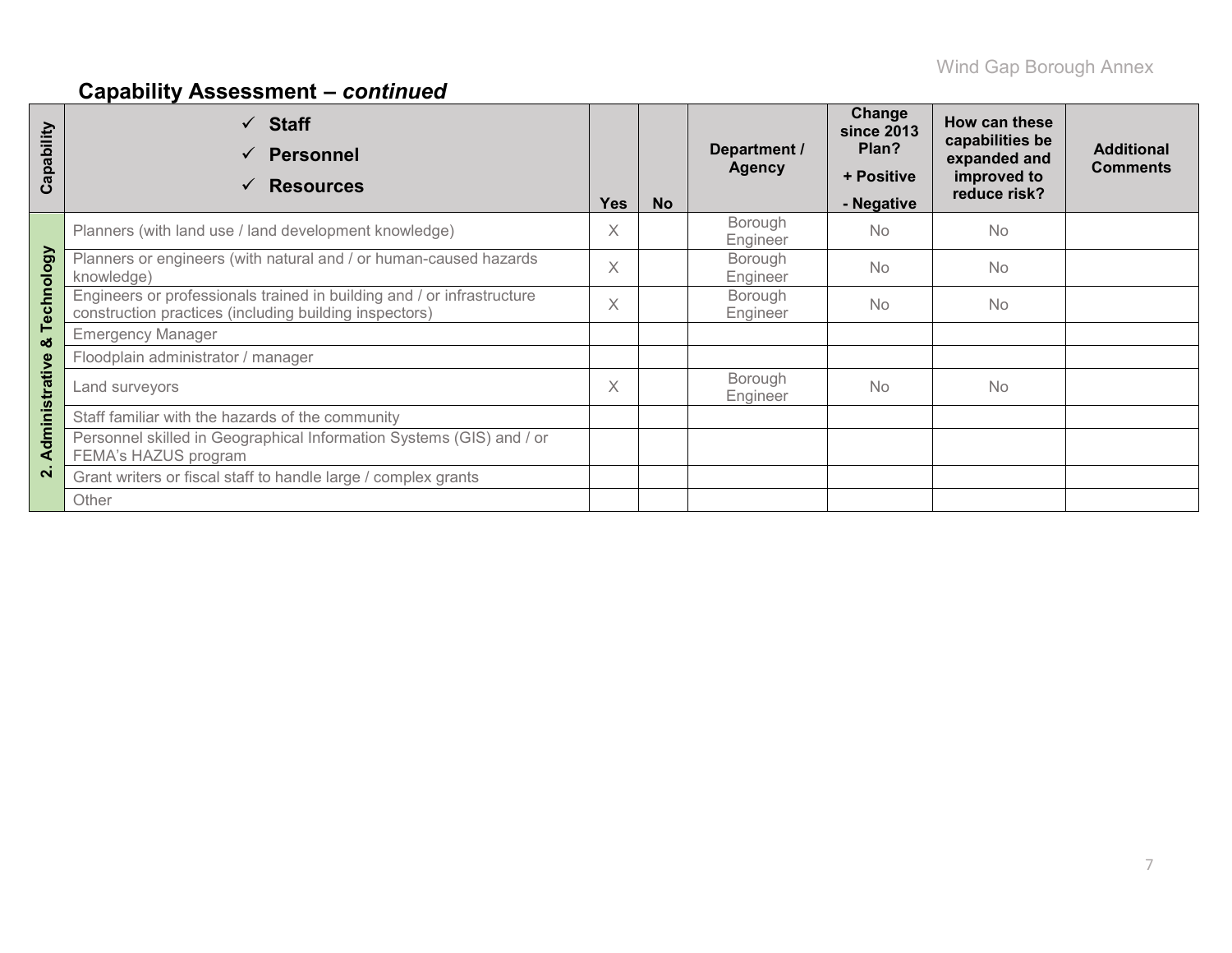# **Capability Assessment –** *continued*

| Capability          |                                                         | <b>Yes</b> | <b>No</b> | Department /<br><b>Agency</b>                                            | <b>Change since</b><br>2013 Plan?<br>+ Positive<br>- Negative | How can these<br>capabilities be<br>expanded and<br>improved to<br>reduce risk?    | <b>Additional</b><br><b>Comments</b> |
|---------------------|---------------------------------------------------------|------------|-----------|--------------------------------------------------------------------------|---------------------------------------------------------------|------------------------------------------------------------------------------------|--------------------------------------|
|                     | Capital improvement programming                         |            |           |                                                                          |                                                               |                                                                                    |                                      |
| 89<br>sourc         | <b>Community Development Block Grants (CDBG)</b>        | X          |           | Northampton<br>Department of<br>Community and<br>Economic<br>Development |                                                               | Utilize funding for<br>Stormwater<br>Improvements in<br>Low Income<br>Neighborhood |                                      |
| $\ddot{\mathbf{a}}$ | Special purposes taxes                                  |            |           |                                                                          |                                                               |                                                                                    |                                      |
| ſΫ                  | Gas / Electricity utility fees                          |            |           |                                                                          |                                                               |                                                                                    |                                      |
| <b>Financial</b>    | Water / Sewer fees                                      |            |           |                                                                          |                                                               |                                                                                    |                                      |
|                     | Stormwater utility fees                                 |            |           |                                                                          |                                                               |                                                                                    |                                      |
| ო                   | Development impact fees                                 |            |           |                                                                          |                                                               |                                                                                    |                                      |
|                     | General obligation, revenue, and / or special tax bonds |            |           |                                                                          |                                                               |                                                                                    |                                      |
|                     | Partnering arrangements or intergovernmental agreements |            |           |                                                                          |                                                               |                                                                                    |                                      |
|                     | Other                                                   |            |           |                                                                          |                                                               |                                                                                    |                                      |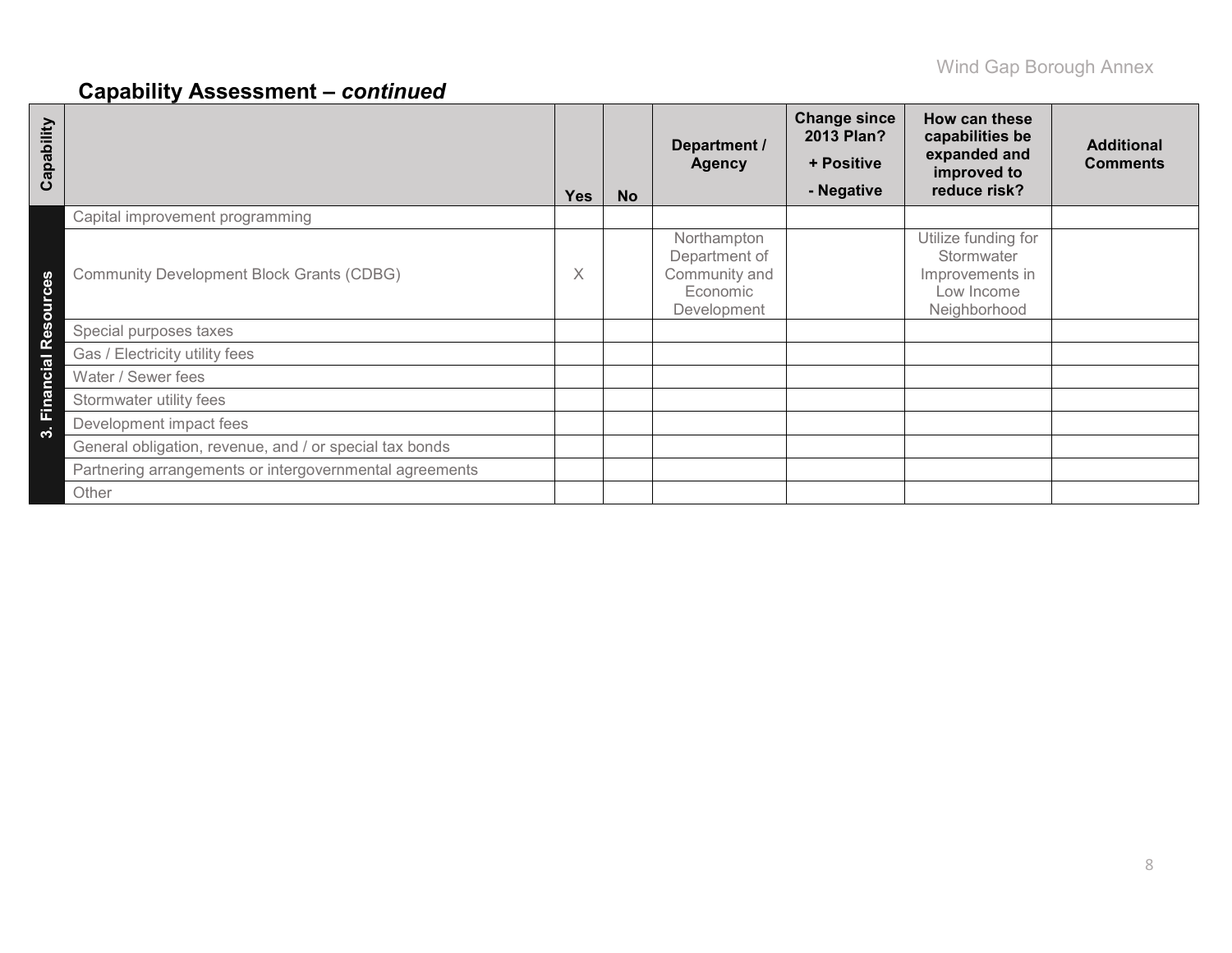# **Capability Assessment –** *continued*

| apability<br>ပ       | Program<br>Organization                                                                                                                                           | Yes | <b>No</b> | Department /<br><b>Agency</b> | <b>Change since</b><br>2013 Plan?<br>+ Positive<br>- Negative | How can these<br>capabilities be<br>expanded and<br>improved to<br>reduce risk? | <b>Additional</b><br><b>Comments</b> |
|----------------------|-------------------------------------------------------------------------------------------------------------------------------------------------------------------|-----|-----------|-------------------------------|---------------------------------------------------------------|---------------------------------------------------------------------------------|--------------------------------------|
|                      | <b>Firewise Communities Certification</b>                                                                                                                         |     |           |                               |                                                               |                                                                                 |                                      |
|                      | <b>StormReady Certification</b>                                                                                                                                   |     |           |                               |                                                               |                                                                                 |                                      |
|                      | Natural disaster or safety-related school programs                                                                                                                |     |           |                               |                                                               |                                                                                 |                                      |
| <b>Outreach</b><br>ಠ | Ongoing public education or information programs such as,<br>responsible water use, fire safety, household preparedness, and<br>environmental education.          |     |           |                               |                                                               |                                                                                 |                                      |
| Education            | Public-private partnership initiatives addressing disaster related<br>issues.                                                                                     |     |           |                               |                                                               |                                                                                 |                                      |
| 4                    | Local citizen groups or non-profit organizations focused on<br>environmental protection, emergency preparedness, access and<br>functional needs populations, etc. |     |           |                               |                                                               |                                                                                 |                                      |
|                      | Other                                                                                                                                                             |     |           |                               |                                                               |                                                                                 |                                      |

| Ë                           |                                | <b>Degree of Capability</b>        |   |  | <b>Change since the 2013 Hazard</b><br><b>Mitigation Plan?</b> | <b>Additional Comments</b> |  |
|-----------------------------|--------------------------------|------------------------------------|---|--|----------------------------------------------------------------|----------------------------|--|
| Capabi                      |                                | High<br>Limited<br><b>Moderate</b> |   |  | If so, how?                                                    |                            |  |
| だ                           | <b>Planning and Regulatory</b> |                                    | Χ |  | No                                                             |                            |  |
| $1 \nightharpoonup$<br>Self | Administrative and Technical   |                                    | Χ |  | No                                                             |                            |  |
| ess<br><b>LO</b>            | Financial                      | X                                  |   |  | No                                                             |                            |  |
| æτ                          | <b>Education and Outreach</b>  |                                    | Χ |  | <b>No</b>                                                      |                            |  |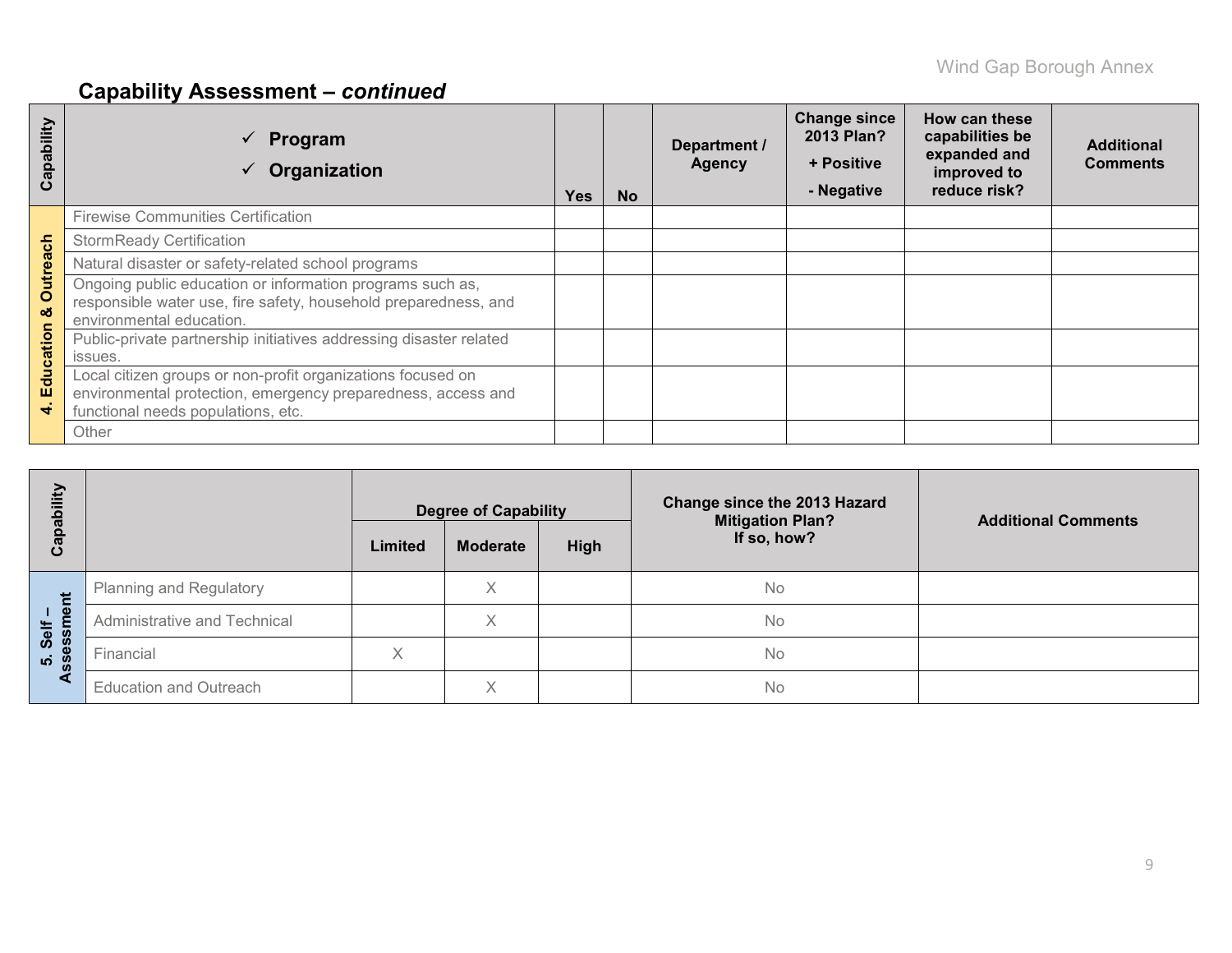# **Known or Anticipated Future Development / Redevelopment**

| Development /<br><b>Property Name</b> | Type of Development       | <b>Number of Structures</b> | Location            | <b>Known Hazard Zone</b> | <b>Description / Status</b> |
|---------------------------------------|---------------------------|-----------------------------|---------------------|--------------------------|-----------------------------|
| Ⅰ Green Knight Industrial Park Ⅱ Ⅰ    | Commercial / Industrial I |                             | Male Road, Wind Gap | Quarries                 | Pending permits             |

## **Natural & Non-Natural Event History Specific to Wind Gap Borough**

| <b>Type of Event and Date(s)</b>        | <b>FEMA Disaster #</b><br>(if applicable) | Local Damage(s) or Loss(es)                                                |
|-----------------------------------------|-------------------------------------------|----------------------------------------------------------------------------|
| Tropical Storm Sandy - October 2012     | DR-4099-PA                                | Debris removal, emergency protective measures                              |
| Winter Storm Jonas - January 2016       | DR-4267-PA                                | Snow removal and associated costs                                          |
| Pennsylvania COVID-19 Pandemic - 1/2020 | DR-4506-PA                                | Emergency Protective measures to combat COVID-19 Pandemic.                 |
| <b>Remnants of Hurricane Ida</b>        | DR-4618-PA                                | Assistance to eligible individuals and families affected by this disaster. |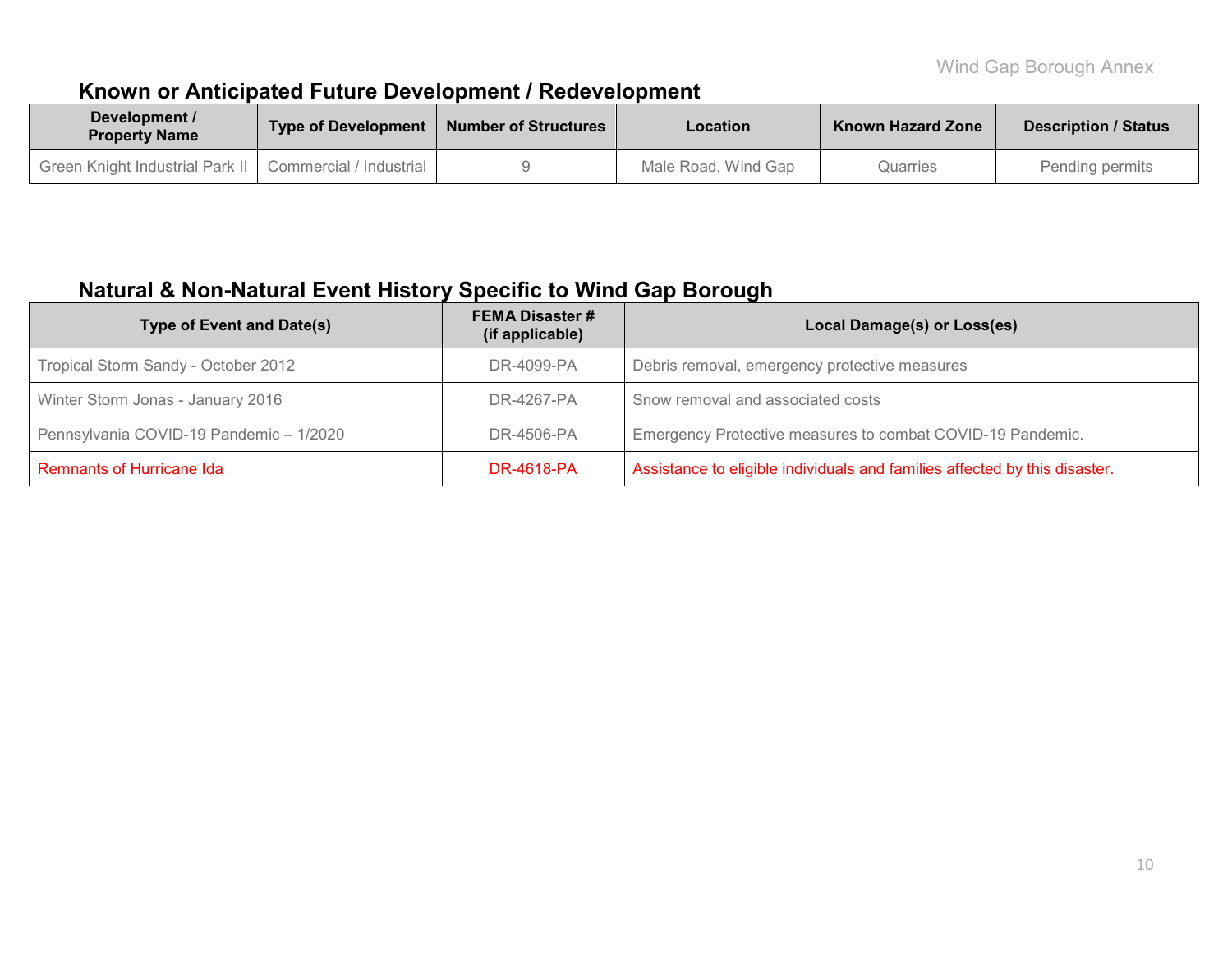# **2013 Municipal Action Plan Status**

|                       |                                                                                                                                                                                                                                                                                                                                                                                                                                                                                                                  |                        |                                        | <b>Status</b> |           |              |                            |
|-----------------------|------------------------------------------------------------------------------------------------------------------------------------------------------------------------------------------------------------------------------------------------------------------------------------------------------------------------------------------------------------------------------------------------------------------------------------------------------------------------------------------------------------------|------------------------|----------------------------------------|---------------|-----------|--------------|----------------------------|
|                       | <b>Existing Mitigation Action</b><br>(from 2013 Hazard Mitigation Plan)                                                                                                                                                                                                                                                                                                                                                                                                                                          | No Progress<br>Unknown | <b>S</b><br>Progress<br>$\blacksquare$ | Continuous    | Completed | Discontinued | <b>Additional Comments</b> |
| $\mathbf{1}$          | West 6th Street Stormwater Improvements - Identify and implement an engineered<br>solution to address stormwater management issues on West 6th Street, about one<br>block south of prior stormwater improvements. Elevation limits gravity drainage in this<br>area. Stormwater flooding in this area affects a high-density residential area, and<br>West 6th Street is a cul-de-sac so flooding can block ingress/egress.                                                                                      | $\times$               |                                        |               |           |              |                            |
| $\overline{2}$        | Retrofit structures located in hazard-prone areas to protect structures from future<br>damage, with repetitive loss and severe repetitive loss properties as priority.<br>Phase 1: Identify appropriate candidates for retrofitting based on cost-effectiveness<br>versus relocation.<br>Phase 2: Where retrofitting is determined to be a viable option, work with property<br>owners toward implementation of that action based on available funding from FEMA<br>and local match availability.                |                        |                                        | X             |           |              |                            |
| $\mathbf{3}$          | Purchase, or relocate structures located in hazard- prone areas to protect structures<br>from future damage, with repetitive loss and severe repetitive loss properties as<br>priority.<br>Phase 1: Identify appropriate candidates for relocation based on cost-effectiveness<br>versus retrofitting.<br>Phase 2: Where relocation is determined to be a viable option, work with property<br>owners toward implementation of that action based on available funding from FEMA<br>and local match availability. | $\times$               |                                        |               |           |              |                            |
| $\boldsymbol{\Delta}$ | Maintain compliance with and good-standing in the NFIP including adoption and<br>enforcement of floodplain management requirements (e.g. regulating all new and<br>substantially improved construction in Special Hazard Flood Areas), floodplain<br>identification and mapping, and flood insurance outreach to the community.<br>Further, continue to meet and/or exceed the minimum NFIP standards and criteria<br>through the following NFIP- related continued compliance actions identified below.         |                        |                                        | $\times$      |           |              |                            |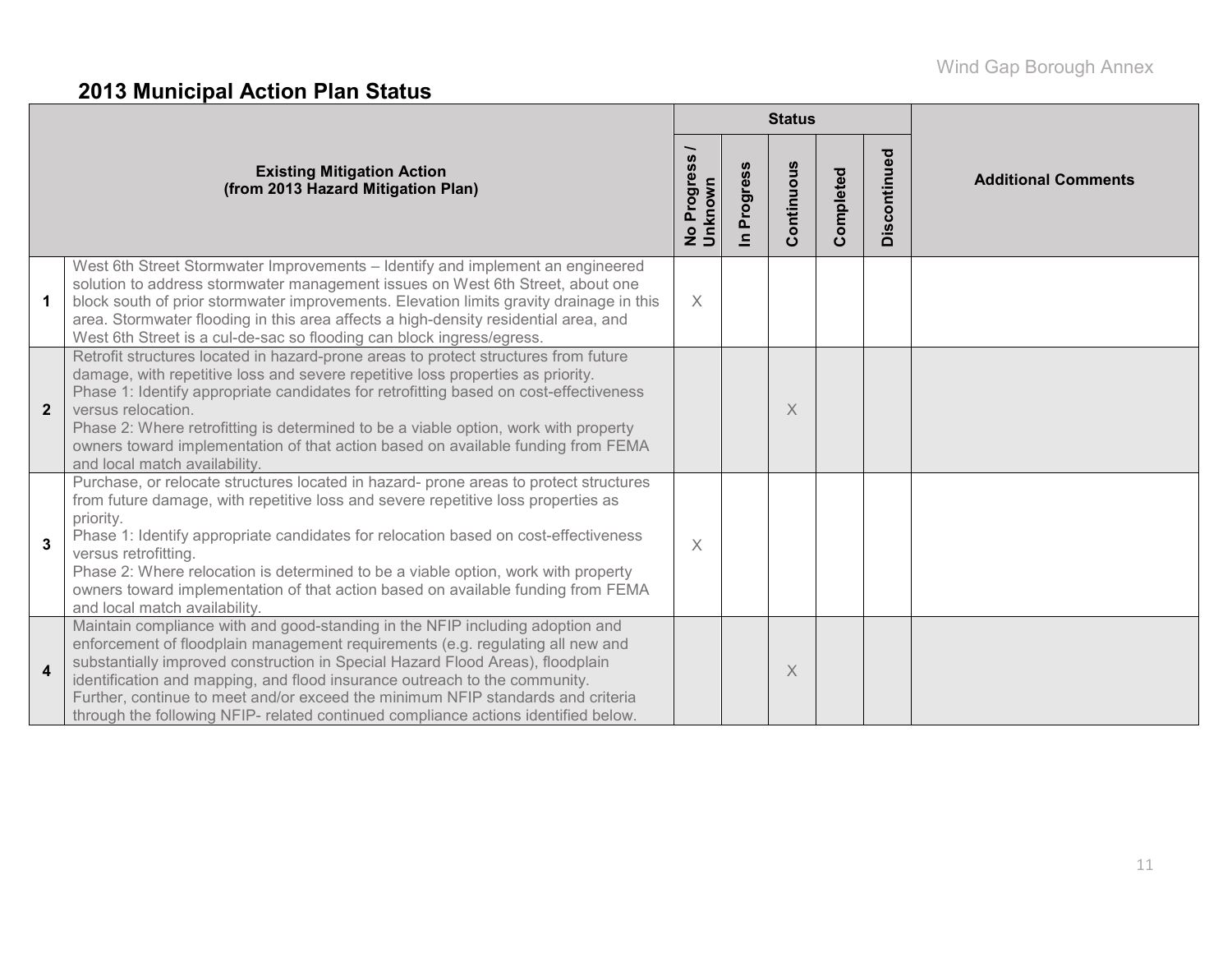# **2013 Municipal Action Plan Status –** *continued*

|                 |                                                                                                                                                                                                                                                                                                                                                                                                                                                                                                                                                                                                                                                                                                                                                                                                                                                                                                                                                                                                                                                    |                          |                      | <b>Status</b>           |           |              |                            |
|-----------------|----------------------------------------------------------------------------------------------------------------------------------------------------------------------------------------------------------------------------------------------------------------------------------------------------------------------------------------------------------------------------------------------------------------------------------------------------------------------------------------------------------------------------------------------------------------------------------------------------------------------------------------------------------------------------------------------------------------------------------------------------------------------------------------------------------------------------------------------------------------------------------------------------------------------------------------------------------------------------------------------------------------------------------------------------|--------------------------|----------------------|-------------------------|-----------|--------------|----------------------------|
|                 | <b>Existing Mitigation Action</b><br>(from 2013 Hazard Mitigation Plan)                                                                                                                                                                                                                                                                                                                                                                                                                                                                                                                                                                                                                                                                                                                                                                                                                                                                                                                                                                            | No Progress /<br>Unknown | Progress<br>$\equiv$ | Continuous              | Completed | Discontinued | <b>Additional Comments</b> |
| 5               | Conduct and facilitate community and public education and outreach for residents and<br>businesses to include, but not be limited to, the following to promote and effect natural<br>hazard risk reduction:<br>- Provide and maintain links to the HMP website, and regularly post notices on the<br>County/municipal homepage(s) referencing the HMP webpages.<br>- Prepare and distribute informational letters to flood vulnerable property owners and<br>neighborhood associations, explaining the availability of mitigation grant funding to<br>mitigate their properties, and instructing them on how they can learn more and<br>implement mitigation.<br>- Use email notification systems and newsletters to better educate the public on flood<br>insurance, the availability of mitigation grant funding, and personal natural hazard risk<br>reduction measures.<br>- Work with neighborhood associations, civic and business groups to disseminate<br>information on flood insurance and the availability of mitigation grant funding. | X                        |                      |                         |           |              |                            |
| $6\phantom{1}$  | Begin the process to adopt higher regulatory standards to manage flood risk (i.e.<br>increased freeboard, cumulative substantial damage/improvements).                                                                                                                                                                                                                                                                                                                                                                                                                                                                                                                                                                                                                                                                                                                                                                                                                                                                                             | $\times$                 |                      |                         |           |              |                            |
| $\overline{7}$  | Determine if a Community Assistance Visit (CAV) or Community Assistance Contact<br>(CAC) is needed, and schedule if needed.                                                                                                                                                                                                                                                                                                                                                                                                                                                                                                                                                                                                                                                                                                                                                                                                                                                                                                                        | $\times$                 |                      |                         |           |              |                            |
| 8               | Have designated NFIP Floodplain Administrator (FPA) become a Certified Floodplain<br>Manager through the ASFPM, and pursue relevant continuing education training such<br>as FEMA Benefit-Cost Analysis.                                                                                                                                                                                                                                                                                                                                                                                                                                                                                                                                                                                                                                                                                                                                                                                                                                           | $\mathsf X$              |                      |                         |           |              |                            |
| 9               | Participate in the Community Rating System (CRS) to further manage flood risk and<br>reduce flood insurance premiums for NFIP policyholders. This shall start with the<br>submission to FEMA-DHS of a Letter of Intent to join CRS, followed by the completion<br>and submission of an application to the program once the community's current<br>compliance with the NFIP is established.                                                                                                                                                                                                                                                                                                                                                                                                                                                                                                                                                                                                                                                         | $\times$                 |                      |                         |           |              |                            |
| 10 <sup>°</sup> | Archive elevation certificates                                                                                                                                                                                                                                                                                                                                                                                                                                                                                                                                                                                                                                                                                                                                                                                                                                                                                                                                                                                                                     | $\mathsf X$              |                      |                         |           |              |                            |
| 11              | Continue to support the implementation, monitoring, maintenance, and updating of<br>this Plan, as defined in Section 7.0                                                                                                                                                                                                                                                                                                                                                                                                                                                                                                                                                                                                                                                                                                                                                                                                                                                                                                                           |                          |                      | X                       |           |              |                            |
| 12              | Complete the ongoing updates of the Comprehensive Emergency Management Plans                                                                                                                                                                                                                                                                                                                                                                                                                                                                                                                                                                                                                                                                                                                                                                                                                                                                                                                                                                       |                          |                      | $\overline{\mathsf{X}}$ |           |              |                            |
| 13              | Create/enhance/maintain mutual aid agreements with neighboring communities for<br>continuity of operations.                                                                                                                                                                                                                                                                                                                                                                                                                                                                                                                                                                                                                                                                                                                                                                                                                                                                                                                                        |                          |                      | $\times$                |           |              |                            |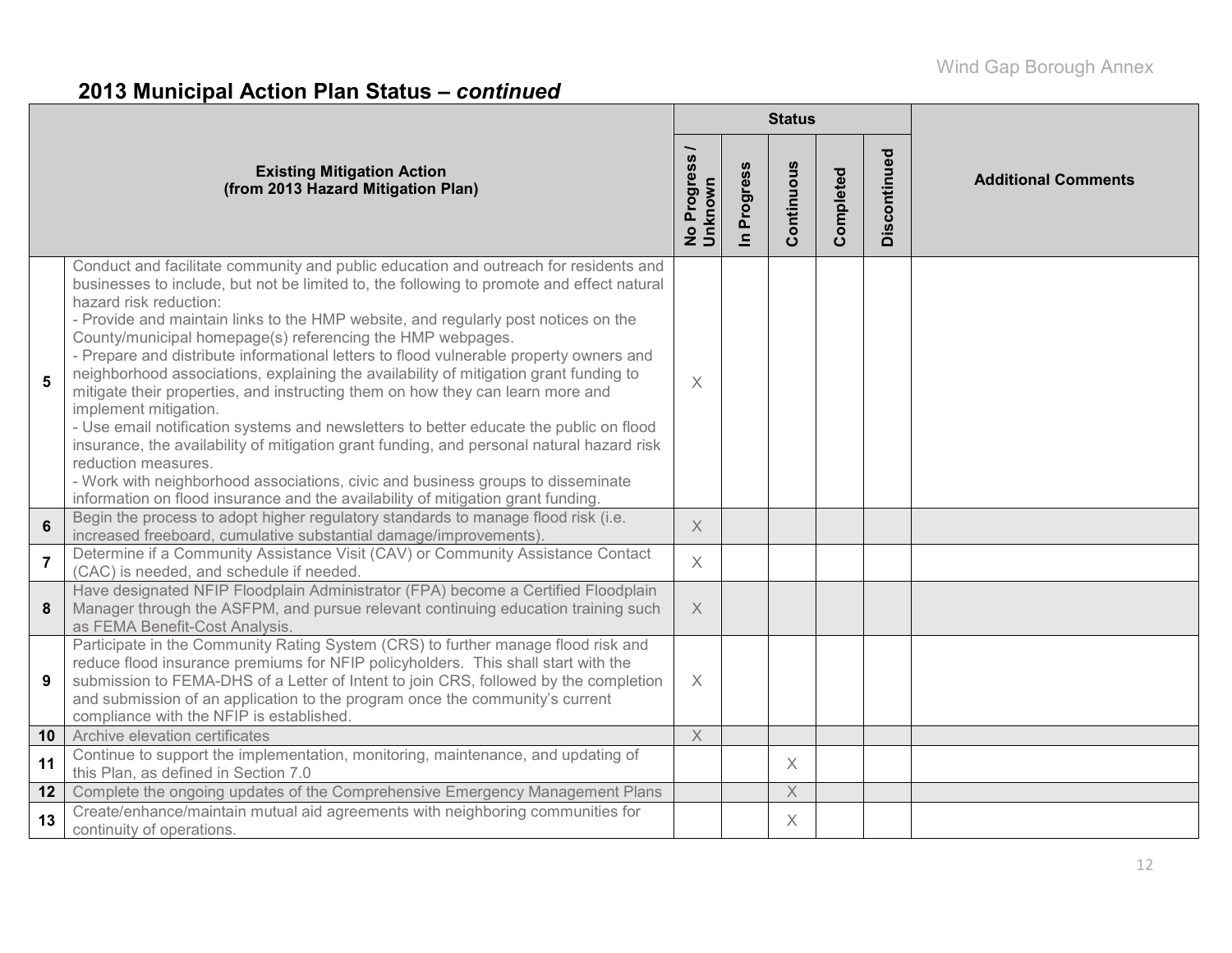## **2013 Municipal Action Plan Status –** *continued*

|    |                                                                                                                                                                                                                                                                                        |    |    | <b>Status</b> |         |        |                            |
|----|----------------------------------------------------------------------------------------------------------------------------------------------------------------------------------------------------------------------------------------------------------------------------------------|----|----|---------------|---------|--------|----------------------------|
|    | <b>Existing Mitigation Action</b><br>(from 2013 Hazard Mitigation Plan)                                                                                                                                                                                                                | ဖိ | ರಾ |               | omplete | ਠ<br>≏ | <b>Additional Comments</b> |
| 14 | Identify and develop agreements with entities that can provide support with<br>FEMA/PEMA paperwork after disasters; qualified damage assessment personnel -<br>Improve post-disaster capabilities - damage assessment; FEMA/PEMA paperwork<br>compilation, submissions, record-keeping |    |    | ∧             |         |        |                            |
| 15 | Work with regional agencies (i.e. County and PEMA) to help develop damage<br>assessment capabilities at the local level through such things as training programs,<br>certification of qualified individuals (e.g. code officials, floodplain managers,<br>engineers).                  |    |    | ∧             |         |        |                            |

#### **Notes:**

- **1.** Actions not carried through to the 2018 Action Plan are so noted.
- **2.** To maintain National Flood Insurance Program (NFIP) compliance, actions related to the NFIP were carried through to the 2018 Action Plan even if identified by the municipality as completed.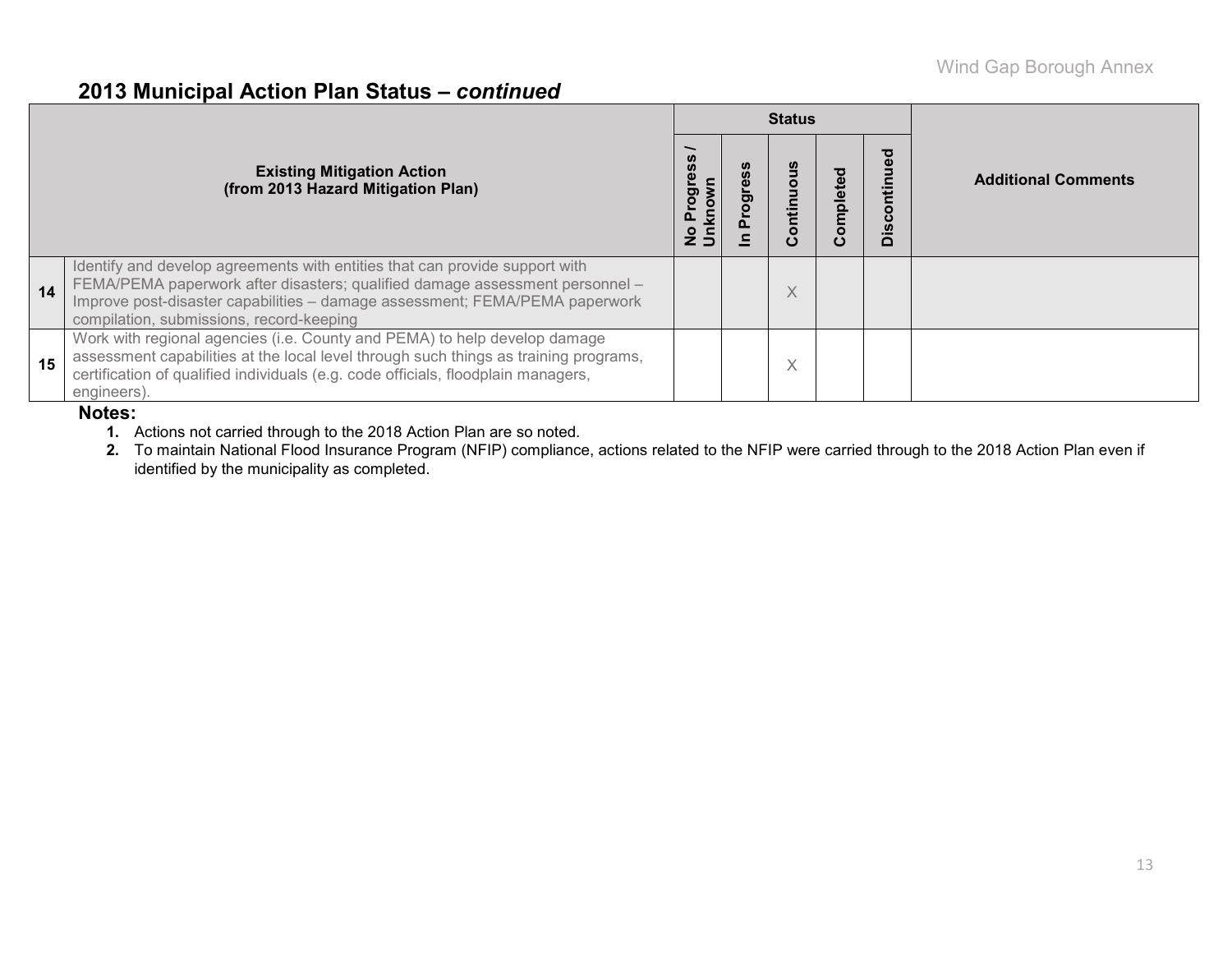# **2018 Mitigation Action Plan**

|                      | <b>Mitigation Action</b>                                                                                                                                                                                                                                                                                                                                                                                                                                                                                                 | <b>Mitigation</b><br><b>Technique</b><br>Category | Hazard(s)<br><b>Addressed</b> | <b>Priority</b><br>(H/M/L) | <b>Estimated</b><br><b>Cost</b> | <b>Potential</b><br><b>Funding</b>                                                                                | <b>Lead Agency</b><br>/ Department                                                                                           | Implementation<br><b>Schedule</b>      | <b>Applies to</b><br>New and / or<br><b>Existing</b><br><b>Structures</b> |
|----------------------|--------------------------------------------------------------------------------------------------------------------------------------------------------------------------------------------------------------------------------------------------------------------------------------------------------------------------------------------------------------------------------------------------------------------------------------------------------------------------------------------------------------------------|---------------------------------------------------|-------------------------------|----------------------------|---------------------------------|-------------------------------------------------------------------------------------------------------------------|------------------------------------------------------------------------------------------------------------------------------|----------------------------------------|---------------------------------------------------------------------------|
| $\blacktriangleleft$ | West 6th Street Stormwater<br>Improvements - Identify and<br>implement an engineered solution to<br>address stormwater management<br>issues on West 6th Street, about one<br>block south of prior stormwater<br>improvements. Elevation limits gravity<br>drainage in this area. Stormwater<br>flooding in this area affects a high-<br>density residential area, and West 6th<br>Street is a cul-de-sac so flooding can<br>block ingress/egress.                                                                        | Structure &<br>Infrastructure                     | Flood                         | Medium-<br><b>High</b>     | <b>High</b>                     | <b>FEMA</b><br>Mitigation<br>Grant<br>Programs<br>and local<br>budget (or<br>property<br>owner) for<br>cost share | Municipality<br>(via Municipal<br>Engineer/NFIP<br>Floodplain<br>Administrator)<br>with support<br>from PEMA,<br><b>FEMA</b> | Long-term<br>(depending on<br>funding) | Existing                                                                  |
| $\overline{2}$       | Retrofit structures located in hazard-<br>prone areas to protect structures<br>from future damage, with repetitive<br>loss and severe repetitive loss<br>properties as priority. Phase 1:<br>Identify appropriate candidates for<br>retrofitting based on cost-<br>effectiveness versus relocation.<br>Phase 2: Where retrofitting is<br>determined to be a viable option,<br>work with property owners toward<br>implementation of that action based<br>on available funding from FEMA and<br>local match availability. | Structure &<br>Infrastructure                     | Flood                         | Medium-<br>High            | <b>High</b>                     | <b>FEMA</b><br>Mitigation<br>Grant<br>Programs<br>and local<br>budget (or<br>property<br>owner) for<br>cost share | Municipality<br>(via Municipal<br>Engineer/NFIP<br>Floodplain<br>Administrator)<br>with support<br>from PEMA,<br><b>FEMA</b> | Long-term<br>(depending on<br>funding) | <b>Existing</b>                                                           |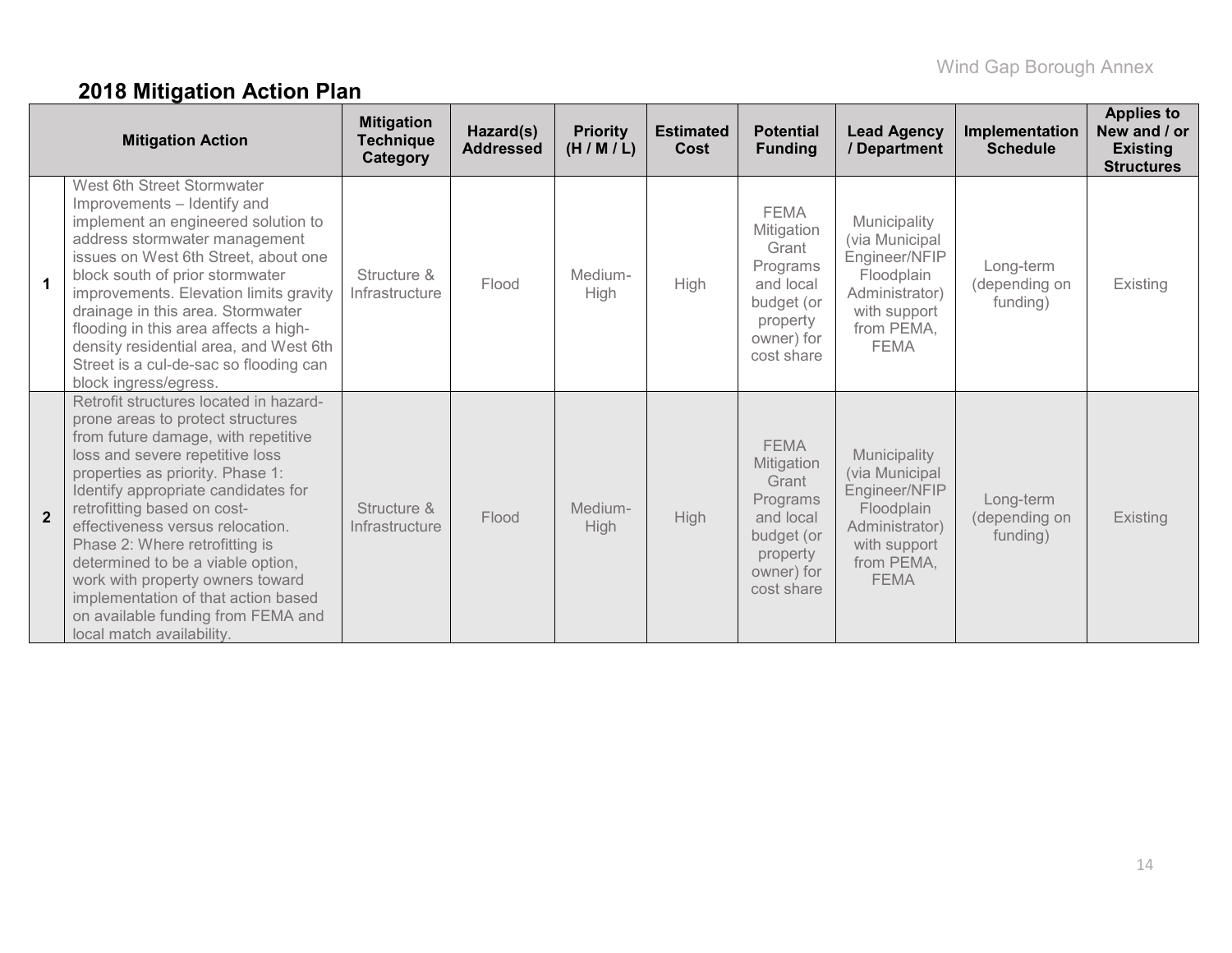|   | <b>Mitigation Action</b>                                                                                                                                                                                                                                                                                                                                                                                                                                                                                                              | <b>Mitigation</b><br><b>Technique</b><br>Category | Hazard(s)<br><b>Addressed</b> | <b>Priority</b><br>(H/M/L) | <b>Estimated</b><br>Cost | <b>Potential</b><br><b>Funding</b>                                                                                | <b>Lead Agency</b><br>/ Department                                                                                               | Implementation<br><b>Schedule</b>      | <b>Applies to</b><br>New and / or<br><b>Existing</b><br><b>Structures</b> |
|---|---------------------------------------------------------------------------------------------------------------------------------------------------------------------------------------------------------------------------------------------------------------------------------------------------------------------------------------------------------------------------------------------------------------------------------------------------------------------------------------------------------------------------------------|---------------------------------------------------|-------------------------------|----------------------------|--------------------------|-------------------------------------------------------------------------------------------------------------------|----------------------------------------------------------------------------------------------------------------------------------|----------------------------------------|---------------------------------------------------------------------------|
| 3 | Purchase, or relocate structures<br>located in hazard- prone areas to<br>protect structures from future<br>damage, with repetitive loss and<br>severe repetitive loss properties as<br>priority.<br>Phase 1: Identify appropriate<br>candidates for relocation based on<br>cost-effectiveness versus retrofitting.<br>Phase 2: Where relocation is<br>determined to be a viable option,<br>work with property owners toward<br>implementation of that action based<br>on available funding from FEMA and<br>local match availability. | Structure &<br>Infrastructure                     | Flood                         | Medium-<br>High            | High                     | <b>FEMA</b><br>Mitigation<br>Grant<br>Programs<br>and local<br>budget (or<br>property<br>owner) for<br>cost share | Municipality<br>(via Municipal<br>Engineer/NFIP<br>Floodplain<br>Administrator)<br>with support<br>from PEMA,<br><b>FEMA</b>     | Long-term<br>(depending on<br>funding) | Existing                                                                  |
| 4 | Maintain compliance with and good-<br>standing in the NFIP including<br>adoption and enforcement of<br>floodplain management requirements<br>(e.g. regulating all new and<br>substantially improved construction<br>in Special Hazard Flood Areas),<br>floodplain identification and mapping,<br>and flood insurance outreach to the<br>community.<br>Further, continue to meet and/or<br>exceed the minimum NFIP standards<br>and criteria through the following<br>NFIP- related continued compliance<br>actions identified below.  | Local plans<br>&<br><b>Regulations</b>            | Flood                         | High                       | $Low -$<br>Medium        | Municipal<br><b>Budget</b>                                                                                        | Municipality<br>(via Municipal<br>Engineer/NFIP<br>Floodplain<br>Administrator)<br>with support<br>from PEMA,<br><b>ISO FEMA</b> | Ongoing                                | New &<br>Existing                                                         |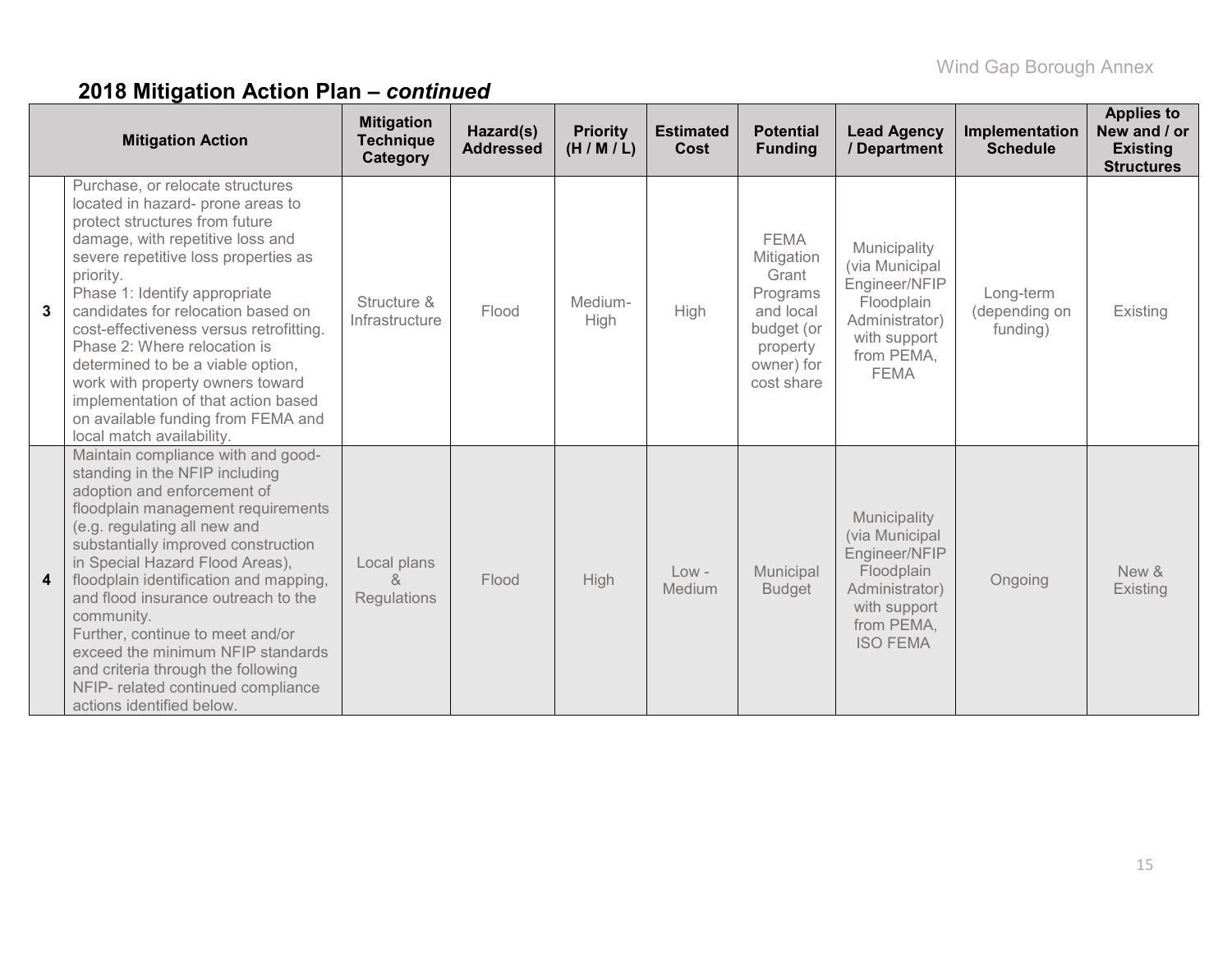|   | <b>Mitigation Action</b>                                                                                                                                                                                                                                                                                                                                                                                                                                                                                                                                                                                                                                                                                                                                                                                                                                                                                                                                                                                                                                                                           | <b>Mitigation</b><br><b>Technique</b><br>Category | Hazard(s)<br><b>Addressed</b> | <b>Priority</b><br>(H/M/L) | <b>Estimated</b><br>Cost | <b>Potential</b><br><b>Funding</b> | <b>Lead Agency</b><br>/ Department                                       | Implementation<br><b>Schedule</b> | <b>Applies to</b><br>New and / or<br><b>Existing</b><br><b>Structures</b> |
|---|----------------------------------------------------------------------------------------------------------------------------------------------------------------------------------------------------------------------------------------------------------------------------------------------------------------------------------------------------------------------------------------------------------------------------------------------------------------------------------------------------------------------------------------------------------------------------------------------------------------------------------------------------------------------------------------------------------------------------------------------------------------------------------------------------------------------------------------------------------------------------------------------------------------------------------------------------------------------------------------------------------------------------------------------------------------------------------------------------|---------------------------------------------------|-------------------------------|----------------------------|--------------------------|------------------------------------|--------------------------------------------------------------------------|-----------------------------------|---------------------------------------------------------------------------|
| 5 | Conduct and facilitate community and<br>public education and outreach for<br>residents and businesses to include,<br>but not be limited to, the following to<br>promote and effect natural hazard<br>risk reduction:<br>- Provide and maintain links to the<br>HMP website, and regularly post<br>notices on the County/municipal<br>homepage(s) referencing the HMP<br>webpages.<br>- Prepare and distribute informational<br>letters to flood vulnerable property<br>owners and neighborhood<br>associations, explaining the<br>availability of mitigation grant funding<br>to mitigate their properties, and<br>instructing them on how they can<br>learn more and implement mitigation.<br>- Use email notification systems and<br>newsletters to better educate the<br>public on flood insurance, the<br>availability of mitigation grant<br>funding, and personal natural hazard<br>risk reduction measures.<br>- Work with neighborhood<br>associations, civic and business<br>groups to disseminate information on<br>flood insurance and the availability of<br>mitigation grant funding. | Education<br>& Awareness                          | All Hazards                   | High                       | Low-<br>Medium           | Municipal<br><b>Budget</b>         | Municipality<br>with support<br>from Planning<br>Partners,<br>PEMA, FEMA | Short-term                        | N/A                                                                       |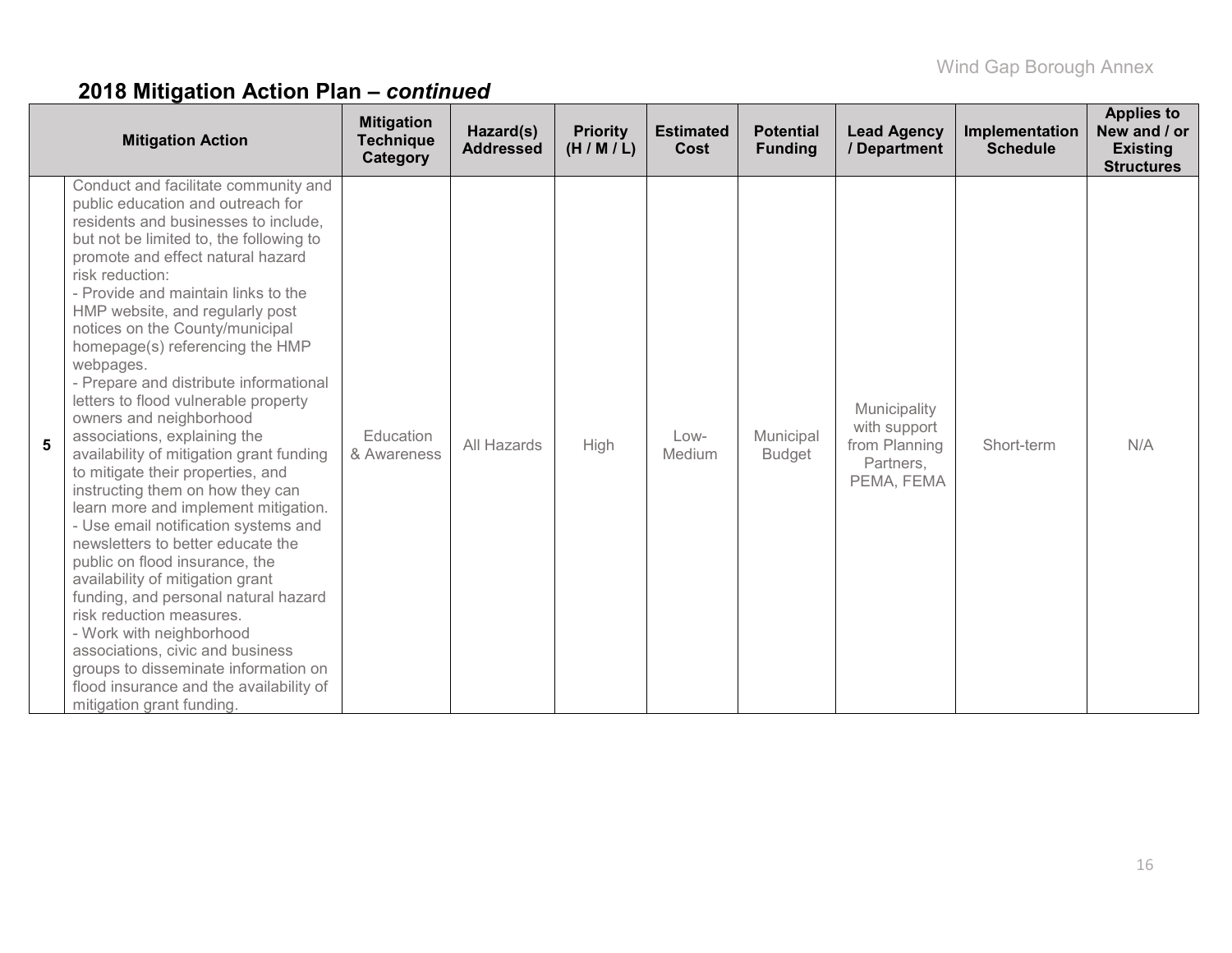|                | <b>Mitigation Action</b>                                                                                                                                                                                                                                                                                                                                                                                     | <b>Mitigation</b><br><b>Technique</b><br>Category | Hazard(s)<br><b>Addressed</b> | <b>Priority</b><br>(H/M/L) | <b>Estimated</b><br>Cost | <b>Potential</b><br><b>Funding</b> | <b>Lead Agency</b><br>/ Department                                                                                           | Implementation<br><b>Schedule</b>       | <b>Applies to</b><br>New and / or<br><b>Existing</b><br><b>Structures</b> |
|----------------|--------------------------------------------------------------------------------------------------------------------------------------------------------------------------------------------------------------------------------------------------------------------------------------------------------------------------------------------------------------------------------------------------------------|---------------------------------------------------|-------------------------------|----------------------------|--------------------------|------------------------------------|------------------------------------------------------------------------------------------------------------------------------|-----------------------------------------|---------------------------------------------------------------------------|
| 6              | Begin and/or continue the process to<br>adopt higher regulatory standards to<br>manage flood risk (i.e. increased<br>freeboard, cumulative substantial<br>damage/improvements).                                                                                                                                                                                                                              | Local plans<br>$\alpha$<br>Regulations            | Flood                         | High                       | Low                      | Municipal<br><b>Budget</b>         | Municipality<br>(via Municipal<br>Engineer/NFIP<br>Floodplain<br>Administrator)<br>with support<br>from PEMA,<br><b>FEMA</b> | Short-term                              | New &<br>Existing                                                         |
| $\overline{7}$ | Determine if a Community Assistance<br>Visit (CAV) or Community Assistance<br>Contact (CAC) is needed, and<br>schedule if needed.                                                                                                                                                                                                                                                                            | Local plans<br>&<br>Regulations                   | Flood                         | Medium                     | Low                      | Municipal<br><b>Budget</b>         | <b>NFIP</b><br>Floodplain<br>Administrator<br>with support<br>from PA DEP,<br>PEMA, FEMA                                     | Short-term                              | N/A                                                                       |
| 8              | Have designated NFIP Floodplain<br>Administrator (FPA) become a<br>Certified Floodplain Manager through<br>the ASFPM and/or pursue relevant<br>continuing education training such as<br>FEMA Benefit-Cost Analysis.                                                                                                                                                                                          | Local plans<br>&<br>Regulations                   | Flood                         | High                       | Low                      | Municipal<br><b>Budget</b>         | <b>NFIP</b><br>Floodplain<br>Administrator                                                                                   | Short-term<br>(depending on<br>funding) | N/A                                                                       |
| 9              | Participate in the Community Rating<br>System (CRS) to further manage<br>flood risk and reduce flood insurance<br>premiums for NFIP policyholders.<br>This shall start with the submission<br>to FEMA-DHS of a Letter of Intent to<br>join CRS, followed by the completion<br>and submission of an application to<br>the program once the community's<br>current compliance with the NFIP is<br>established. | Local plans<br>$\alpha$<br>Regulations            | Flood                         | Medium                     | Low                      | Municipal<br><b>Budget</b>         | <b>NFIP</b><br>Floodplain<br>Administrator<br>with support<br>from PA DEP,<br>PEMA, FEMA                                     | Short-term                              | N/A                                                                       |
| 10             | Obtain and archive elevation<br>certificates for NFIP compliance.                                                                                                                                                                                                                                                                                                                                            | Local plans<br>$\alpha$<br><b>Regulations</b>     | Flood                         | High                       | Low                      | Municipal<br><b>Budget</b>         | <b>NFIP</b><br>Floodplain<br>Administrator                                                                                   | Ongoing                                 | N/A                                                                       |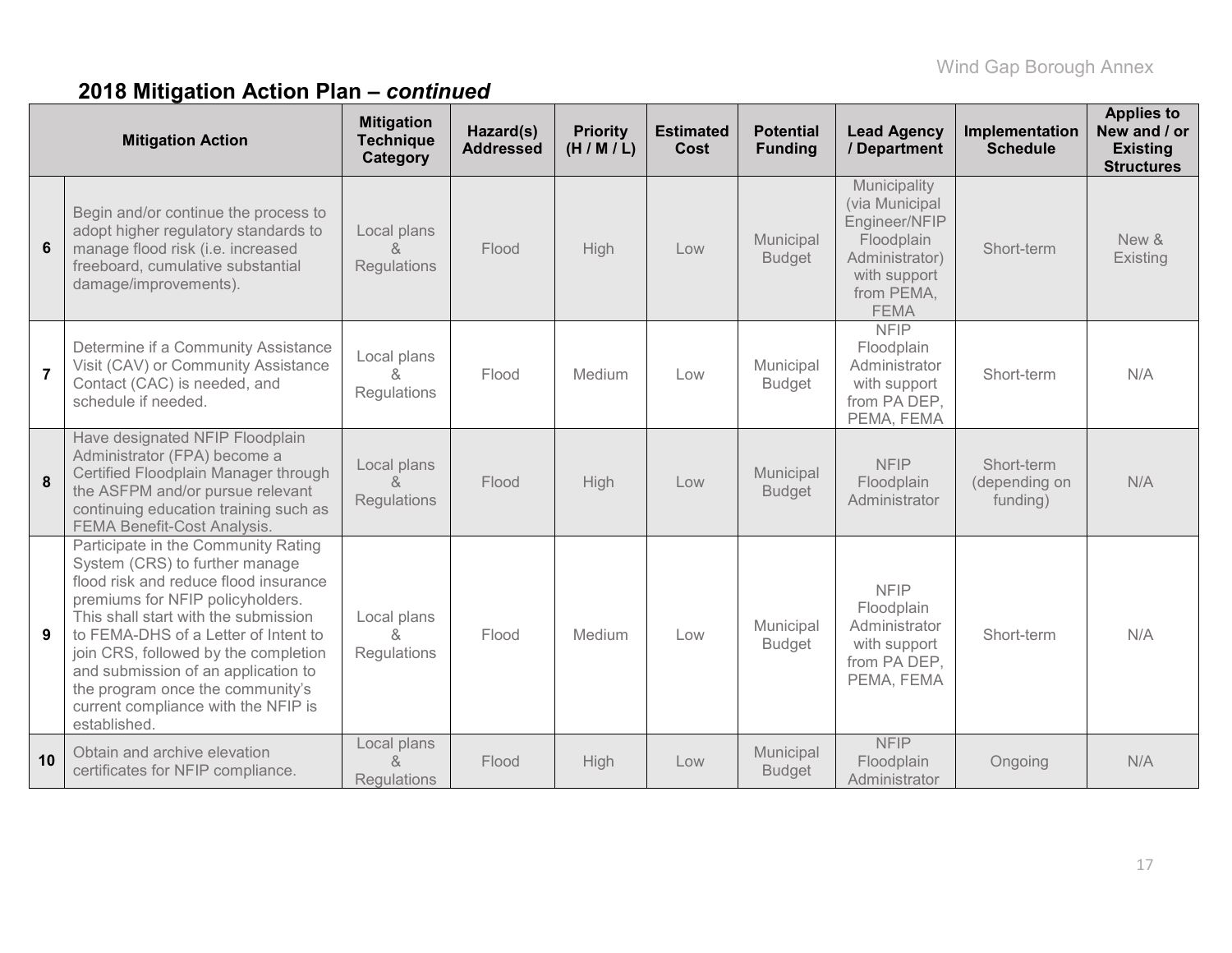|    | <b>Mitigation Action</b>                                                                                                                                                                                                                                                         | <b>Mitigation</b><br><b>Technique</b><br>Category | Hazard(s)<br><b>Addressed</b> | <b>Priority</b><br>(H/M/L) | <b>Estimated</b><br>Cost                  | <b>Potential</b><br><b>Funding</b>                                                                        | <b>Lead Agency</b><br>/ Department                                                                                                                                        | Implementation<br><b>Schedule</b>      | <b>Applies to</b><br>New and / or<br><b>Existing</b><br><b>Structures</b> |
|----|----------------------------------------------------------------------------------------------------------------------------------------------------------------------------------------------------------------------------------------------------------------------------------|---------------------------------------------------|-------------------------------|----------------------------|-------------------------------------------|-----------------------------------------------------------------------------------------------------------|---------------------------------------------------------------------------------------------------------------------------------------------------------------------------|----------------------------------------|---------------------------------------------------------------------------|
| 11 | Continue to support the<br>implementation, monitoring,<br>maintenance, and updating of this<br>Plan, as defined in Section 7.0                                                                                                                                                   | All<br>Categories                                 | All Hazards                   | High                       | $Low -$<br>High (for<br>5-year<br>update) | Municipal<br>Budget,<br>possibly<br><b>FEMA</b><br>Mitigation<br>Grant<br>Funding for<br>5-year<br>update | Municipality<br>(via mitigation<br>planning point<br>of contacts)<br>with support<br>from Planning<br>Partners<br>(through their<br>Points of<br>Contact),<br><b>PEMA</b> | Ongoing                                | New &<br>Existing                                                         |
| 12 | Complete the ongoing updates of the<br><b>Comprehensive Emergency</b><br><b>Management Plans</b>                                                                                                                                                                                 | Local plans<br>$\alpha$<br>Regulations            | All Hazards                   | High                       | Low                                       | Municipal<br><b>Budget</b>                                                                                | Municipality<br>with support<br>from PEMA                                                                                                                                 | Ongoing                                | New &<br>Existing                                                         |
| 13 | Create/enhance/ maintain mutual aid<br>agreements with neighboring<br>communities for continuity of<br>operations.                                                                                                                                                               | All<br>Categories                                 | All Hazards                   | High                       | Low                                       | Municipal<br><b>Budget</b>                                                                                | Municipality<br>with support<br>from<br>Surrounding<br>municipalities<br>and County                                                                                       | Ongoing                                | New &<br>Existing                                                         |
| 14 | Develop and maintain capabilities to<br>process FEMA/PEMA paperwork<br>after disasters; qualified damage<br>assessment personnel - Improve<br>post-disaster capabilities - damage<br>assessment; FEMA/PEMA paperwork<br>compilation, submissions, record<br>keeping.             | Education &<br>Awareness                          | All Hazards                   | Medium                     | Medium                                    | Municipal<br><b>Budget</b>                                                                                | Municipality<br>with support<br>from County,<br>PEMA, FEMA                                                                                                                | Short-term                             | N/A                                                                       |
| 15 | Work with regional agencies (i.e.<br>County and PEMA) to help develop<br>damage assessment capabilities at<br>the local level through such things as<br>training programs, certification of<br>qualified individuals (e.g. code<br>officials, floodplain managers,<br>engineers) | Education &<br>Awareness                          | All Hazards                   | Medium                     | Medium                                    | Municipal<br>Budget,<br><b>FEMA</b><br>HMA grant<br>programs                                              | Municipality<br>with support<br>from County,<br><b>PEMA</b>                                                                                                               | Long-term<br>(depending on<br>funding) | N/A                                                                       |